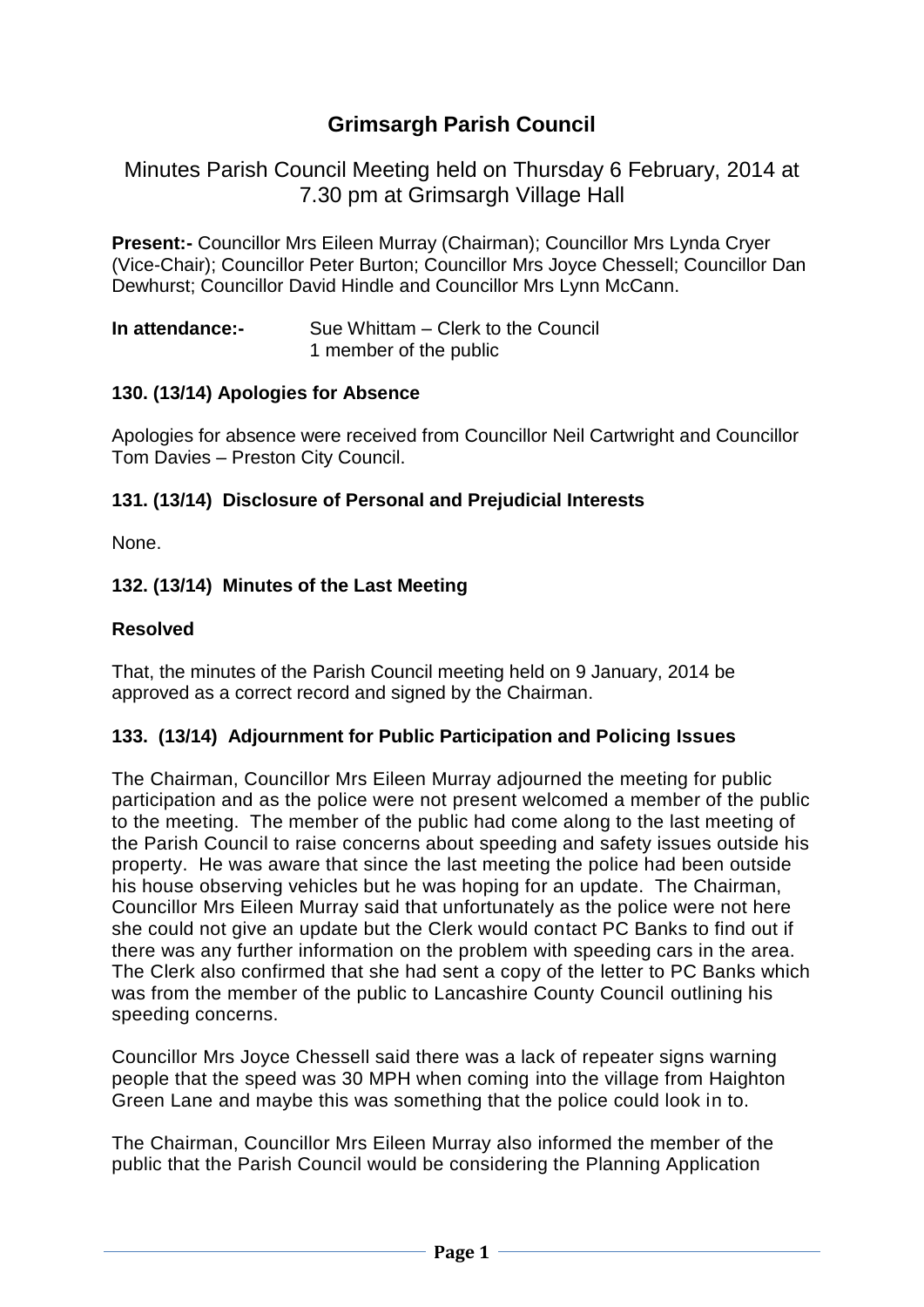affecting his property later in the agenda and if he wished to say anything to the Parish Council it was now his opportunity to speak. The member of the public said that with regard to the Planning Application there was a partial wall at the front of his house already and he was hoping to extend the wall to provide extra privacy and security. This had not been done at the time the house was built as there had been some badly diseased trees that needed removing first.

The Chairman, Councillor Mrs Eileen Murray thanked the member of the public for attending the meeting and then reconvened the meeting.

# **134. (13/14) Town and Country Planning Act, 1990**

The Parish Council gave consideration to the following Planning Application:-

06/2013/0063 - Parkside House Whittingham Lane, Grimsargh PR2 5LH. Erection of 1m high boundary wall fronting Whittingham Lane, provision of new and replacement hardstanding and erection of 1.8m high wall and pedestrian gates within front garden of dwelling.

It was reported that the Parish Council had received confirmation from the Planning Inspectorate that the Wainhomes Development appeal would start on Wednesday 23 April 2014 at 10.00 am – venue to be confirmed. This was for the land off Ribblesdale Drive, Grimsargh. It was agreed that the current members of the Planning Sub-Committee, Councillor Mrs Eileen Murray and Councillor Peter Burton would meet with local residents to find out if any of them were willing to speak at the inquiry and they would report back to the Parish Council with details.

It was noted that the Whitefriars development had been approved by Preston City Council Planning Committee held on Monday 3 February, 2014.

## **Resolved**

1) That the Parish Council had no comments to make with regard to Planning Application 06/2013/0063.

2) That with regard to the Wainhomes Development appeal for land off Ribblesdale Drive, Councillor Mrs Eileen Murray and Councillor Peter Burton would meet with local residents to find out if any of the were willing to speak at the inquiry due to start on 23 April and report back to the Parish Council with details.

## **135. (13/14) Parish Council Meetings - Agenda**

The Chairman, Councillor Mrs Eileen Murray had asked for this item to be put on the agenda as she was aware of concerns about the lengths of the Parish Council meetings. She had also produced a briefing note with suggestions for reducing the length of the meetings and this had been circulated to the Parish Council.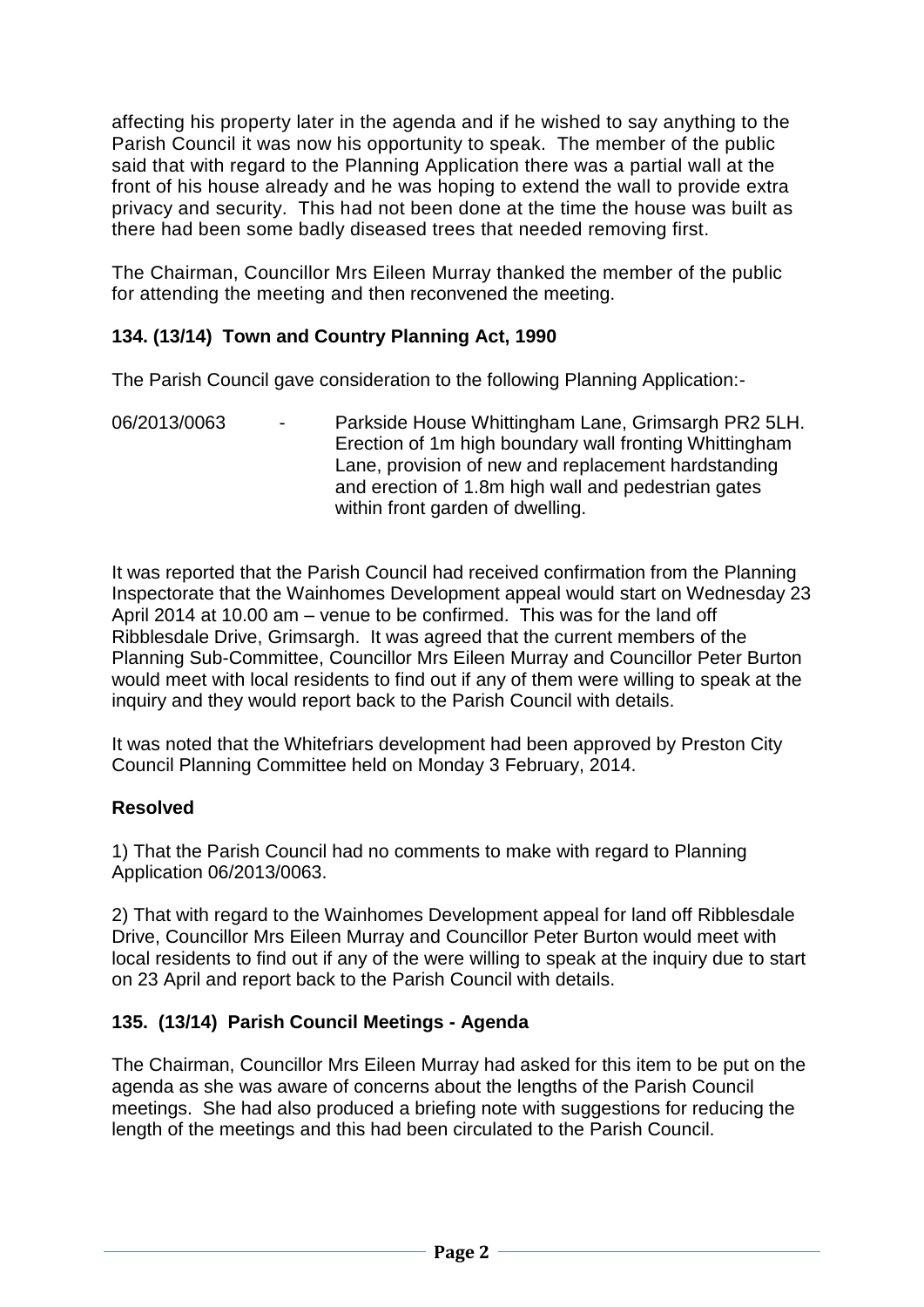Councillor Mrs Lynda Cryer said it would be a good idea for the Parish Council to note the reports that had been circulated as appropriate without the need for any further discussion. The only time that discussion was needed was when recommendations were being put forward and this may need additional explanations. Councillor Mrs Lynn McCann said that we would have to make sure that anything urgent was considered by the Parish Council but timings on the agenda would help manage this.

The following suggestions were considered and unanimously agreed:-

- 1. All agenda items raised by members/Working Groups to have written submission circulated at least 2 days prior to the meeting. If no report is forthcoming before the meeting (or in a reasonable timeframe) then the item will, by default, be carried over the next meeting. Exceptions *may* be given where, for example, there is to be a report back from an event held shortly before the PC meeting, the timing of which is outside our control.
- 2. Timings to be added to the agenda to indicate how long to be given to the item. This would be through discussion between the Clerk/person submitting the item.
- 3. Abandon the (informal) going around the Parish Councillors for any items for information during public participation.

# **Resolved**

That with regard to the Parish Council agenda that items 1-3 as set out in the report above are agreed.

# **136. (13/14) Report of the Community Safety Working Group**

Councillor Dan Dewhurst reported that hopefully some money would be available from the police towards the cost of CCTV. However, he would be arranging a meeting of the Community Safety Working Group and their recommendations would be reported back to the Parish Council.

## **Resolved**

That the report is received and noted.

# **137. (13/14) Report of the Best Kept Village Working Group**

The Clerk presented the notes of the Best Kept Village Working Group held on 23 January 2014. She explained that the Working Group was recommending to the Parish Council that we enter the Best Kept Village Competition for 2014 at a cost of £25.00. She also informed the Parish Council that she had spoken to the competition organisers about including public properties that were in need of some cosmetic attention such as the Plough and the problem with there being no permanent landlord at the moment. The competition organisers had suggested that the Clerk put a note on the application form outlining the problems.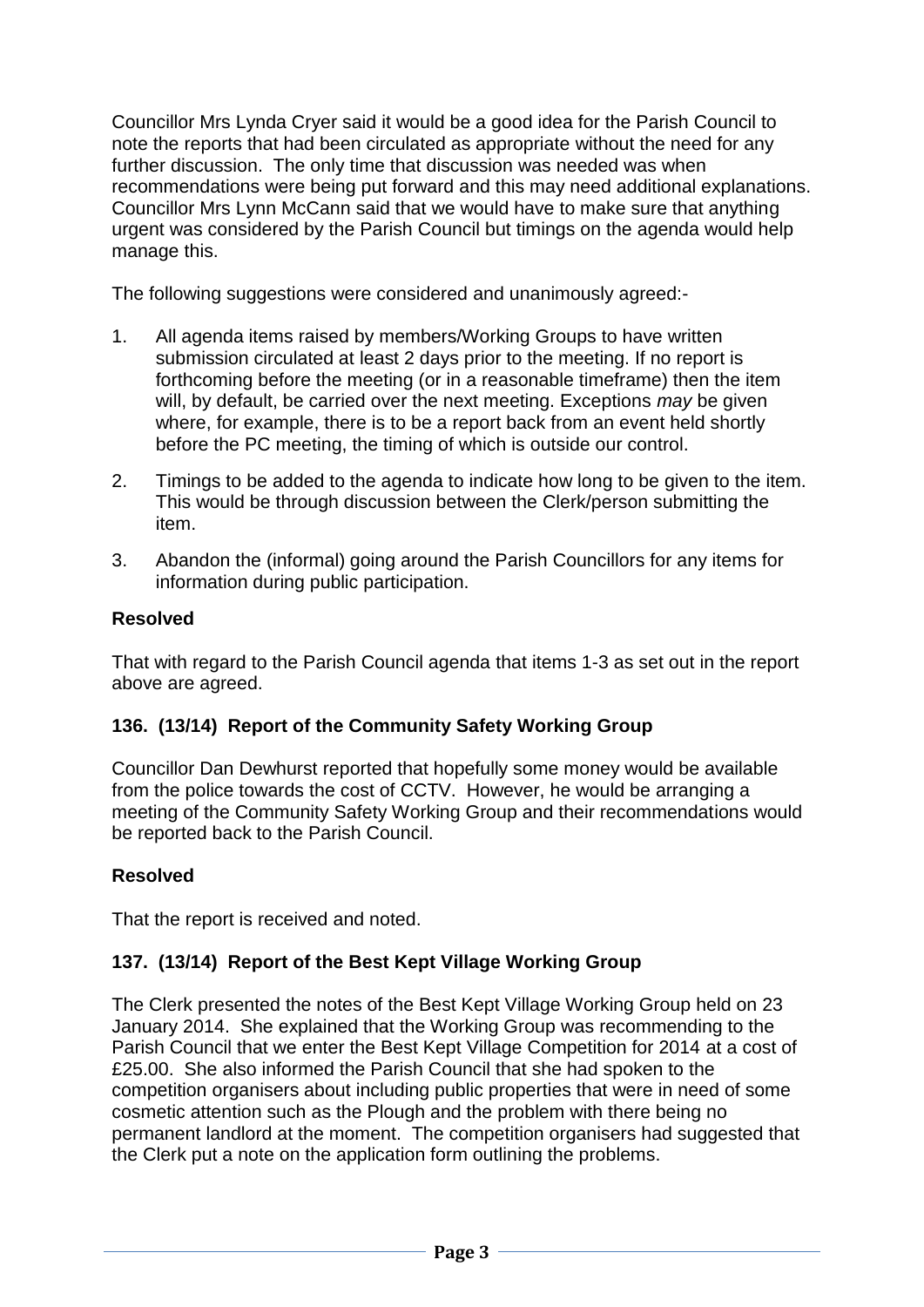In addition the Best Kept Village Working Group was also recommending that a flyer was produced to remind people about the competition nearer the judging dates and this would cost about £120.

There was a brief discussion on if it would be worthwhile spending the money on the competition entry fee and the flyer and after being put to the vote (6 for, 1 against), it was

#### **Resolved**

1. That the Parish Council enters the Best Kept Village Competition for 2014 at a cost of £25.00.

2. That as part of the preparation for judging the Parish Council produces a flyer at an estimated cost of £120.

3. That the report of the Best Kept Village Working Group is received and noted.

## **138. (13/14) Report of the Grimsargh Hub Meeting**

Councillor Mrs Lynn McCann presented the notes from the Grimsargh Hub meeting held on 29 January, 2014. It was noted that the group were currently looking at using Google Calendars to share information.

#### **Resolved**

That the report is received and noted.

#### **139. (13/14) Preston City Council's budget proposals for 2014/15 to 2018/19**

The Clerk had circulated an e mail from Preston City Council outlining their budget proposals for 2014/15 to 2018/19. Preston City Council was asking for any comments on their proposals. The Parish Council had no comments to make with regard to the budget proposals as presented.

#### **Resolved**

That the Parish Council has no comments to make with regard to Preston City Council's budget proposals for 2014/15 to 2018/19.

#### **140. (13/14) Friends of Grimsargh Green (FoGG)**

Councillor Mrs Joyce Chessell gave an update on the work of FoGG. She said that with regard to Britain in Bloom (BiB), the village green was back to thriving and FoGG were looking at whether to enter the competition again this year.

Councillor Mrs Joyce Chessell also reminded the Parish Council that FoGG had organised a race night at the club on 28 February and everyone was welcome to attend.